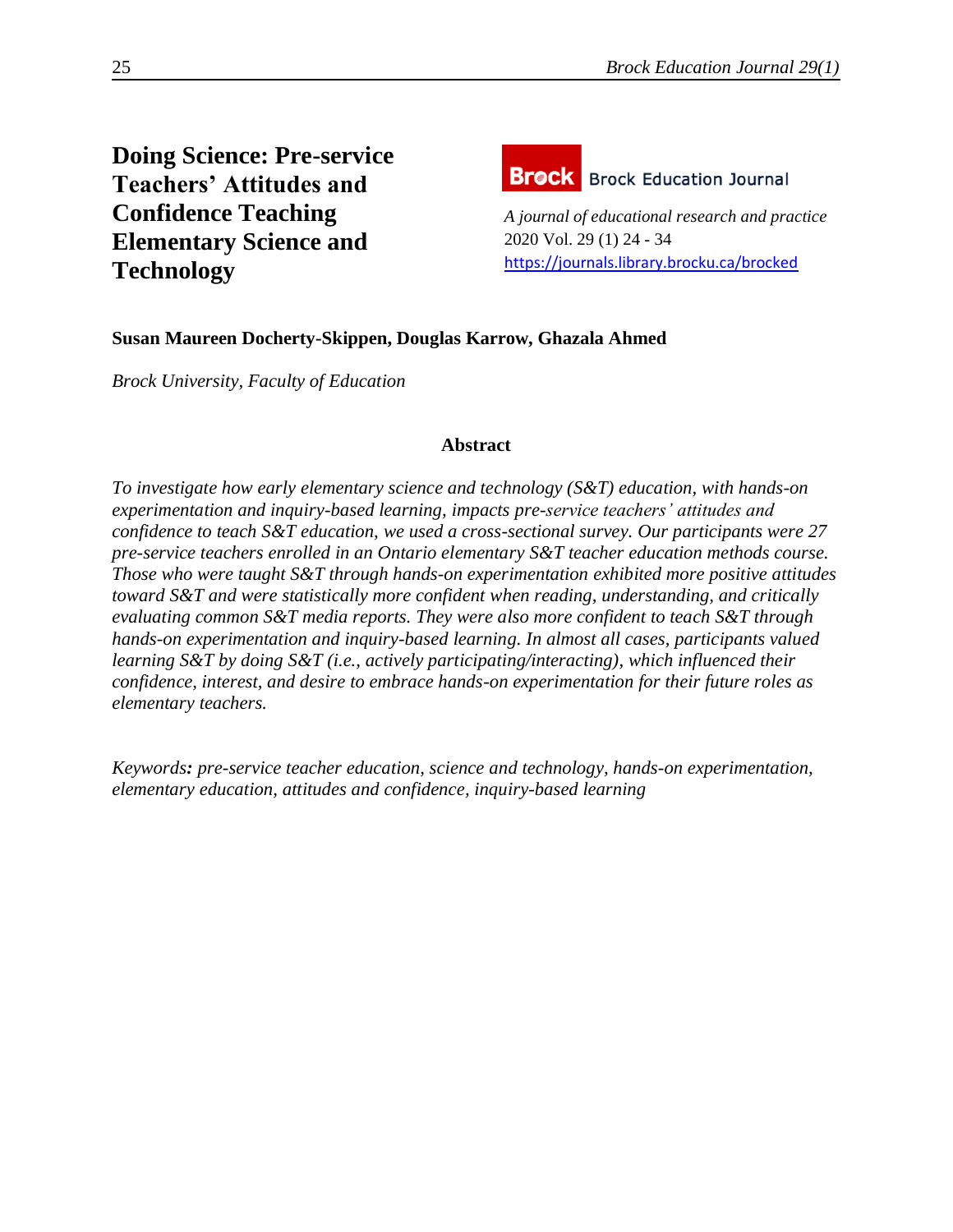#### **Background/Research Context**

*We entered the class with limited science education, nervous and reluctant to teach the material to future students, confident that we would teach it poorly. (RK, Pre-Service Elementary Teacher Candidate)*

*My own educational background made me a nervous participant in science class. (CE, Pre-Service Elementary Teacher Candidate)*

*We were not confident in teaching science in comparison to language arts or math. (MH, Pre-Service Elementary Teacher Candidate)*

Our duty and ethical imperative as science and technology (S&T) educators is multifaceted. First and foremost, we must satisfy the requirements of a provincial teacher's college. This necessitates us to prepare pre-service teachers to educate a future generation of children from the unique perspectives of S&T. On these grounds, the argument for S&T education follows the traditional economic or utilitarian line of thought and reads as follows: S&T provides us with ways to understand our relationship with the natural and physical world, build upon previous knowledge, and create new knowledge through the processes of observation, experimentation, and reasoning. To prepare future generations with the knowledge, skills, and attitudes to thrive in an increasingly information complex and technologically rich era, in Ontario, "scientific and technological literacy for all" has become the primary objective of science and technology education (Ministry of Education, 2007, p. 3). This means that before students enter secondary school, they should have the capacity to read, understand, critically evaluate, and confidently engage in discussions and decision-making activities that involve S&T in their daily lives (Ministry of Education, 2007).

In the development of students' S&T literacy, teachers serve an essential role. Ontario's elementary teachers are responsible for "engaging students in activities that allow them to develop knowledge and understanding of scientific ideas in much the same way as scientists would" (Ministry of Education, 2007, p. 6). Adhering to Ontario's S&T Curriculum, elementary teachers must ensure instructional strategies and assessment methods enable students to become "scientifically literate" (Hodson, 2005, p. 4). According to the Ontario Ministry of Education (2007), scientific literacy is defined as: "1) relating  $S&T$  to society and the environment, . . . 2) developing the skills, strategies, and habits of mind required for scientific inquiry and technological problem solving, . . . [and] 3) understanding the basic concepts of S&T" (p. 6). International research examining the attitudes and confidence of pre-service and elementary teachers toward teaching S&T demonstrated that many lacked the content knowledge and confidence to teach S&T effectively (Al Sultan, Henson & Fadde, 2018; Avraamidou, 2013; Danielsson & Warwick, 2014). In Canada, very little research has been done to investigate whether these same issues exist. Such an argument aligns itself neatly with a neoliberal agenda that supports a certain education policy or discourse because of its likelihood to merge social, political, economic, and educational factors as a standard of authority, producing a future workforce on-hand and ready to contribute to an economy propelled along by S&T.

There are other reasons for pre-service elementary teachers to experience and develop competence in S&T education beyond the economic reasoning, including arguments for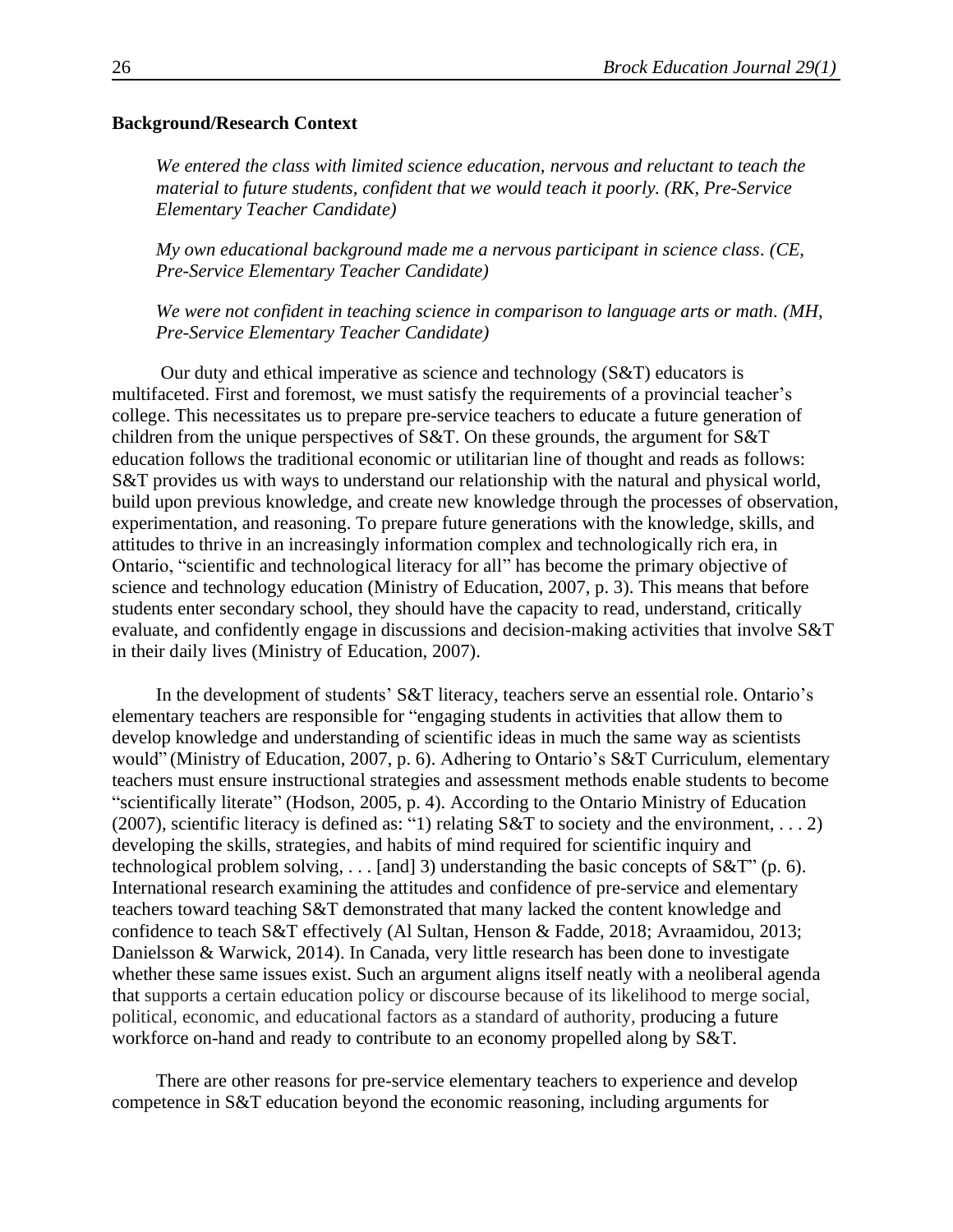ecological sustainability. Our world is experiencing unprecedented environmental and social challenges. This aligns well with a burgeoning body of work in science education under various headings, such as ecojustice education, socio-scientific issues education, place-based education, cultural studies and environmentalism, and youth activism (Mueller & Tippins, 2014; Fazio & Karrow, 2015). Becoming scientifically literate will be increasingly important in adapting to many urgent environmental challenges we currently face (e.g. climate change).

Lastly, to prepare pre-service elementary teachers for the challenges of a changing world, we would be remiss not to consider an ontological argument, as the ontological claim presupposes everything else (Heidegger, 1927/1962). Up to this point, the previous two arguments construe S&T within its modern frame of reference: that is, a discipline we increasingly *use* to solve *problems* in ways that *aggressively* and *exhaustively* focus on what we have defined as "objects of presence". Such an *instrumental* and *exhaustive* view of S&T has not always dominated to the degree it does today (Heidegger, 1967/1962). Outside modern political and economic systems, many have been advocating for a post-modern view of S&T (Cobern & Loving, 1998). Within postmodernism, the field of S&T is characterized less instrumentally and exhaustively (less mechanistically) and more organically (complex and emergent); it draws heavily from findings in physics principally informed by quantum and complexity science. Attuned with nature and informed by nature, such an "organic" metaphor demands S&T be viewed as more contingent, less certain, more complex, tentative, emergent, and tolerant of the unknown (Davis, Sumara & Luce-Kapler, 2008). So, what undergirds these modern and postmodern views of S&T?

Modern and post-modern paradigms and their influence on S&T are founded on different metaphysical systems, or ways of being (ontologies) and knowing (epistemologies). Our focus here is in making the ontological argument. S&T education, founded upon a post-modern paradigm, could be an important way to prepare a future generation of teachers, and by extension children, for another *way of being* (i.e. how we are or could be in relation to others and within our natural world) (Karrow & Fazio, 2010). This involves re-experiencing S&T education as preservice elementary teachers, in ways that don't view S&T from a modern frame of reference. Harvey (as cited in Terrill, 2019) contrasts the modern and post-modern frames that undergird S&T as follows, by describing our interaction with nature we encounter nature in a technological way because we're delineating, calculating, and categorizing and classifying [modern]. Instead, as educators we try to teach students to open themselves up to awe and mystery and listen. Once it captures our attentions, our emotions are aroused and then it's transformative [post-modern].

Thus, S&T can be viewed as a way of coming to understand our human relationship with the natural world, how we can live more harmoniously with it, and re-discover the joy and delight we once experienced in coming to know this world as we did as children. In this sense, S&T education instills within us a familiar joy, passion, and love for learning about our natural world (Karrow, Harvey & Yu, in-press). Experiencing and developing competence in S&T through a post-modern paradigm offers the capacity for a different way of being that is humble, receptive, respects subtlety, lets letting-be, and preserves possibility. This is in stark contrast to a way of being, reinforced through a modern paradigm where S&T reinforces a mechanistic, aggressive, and exhaustive ontology.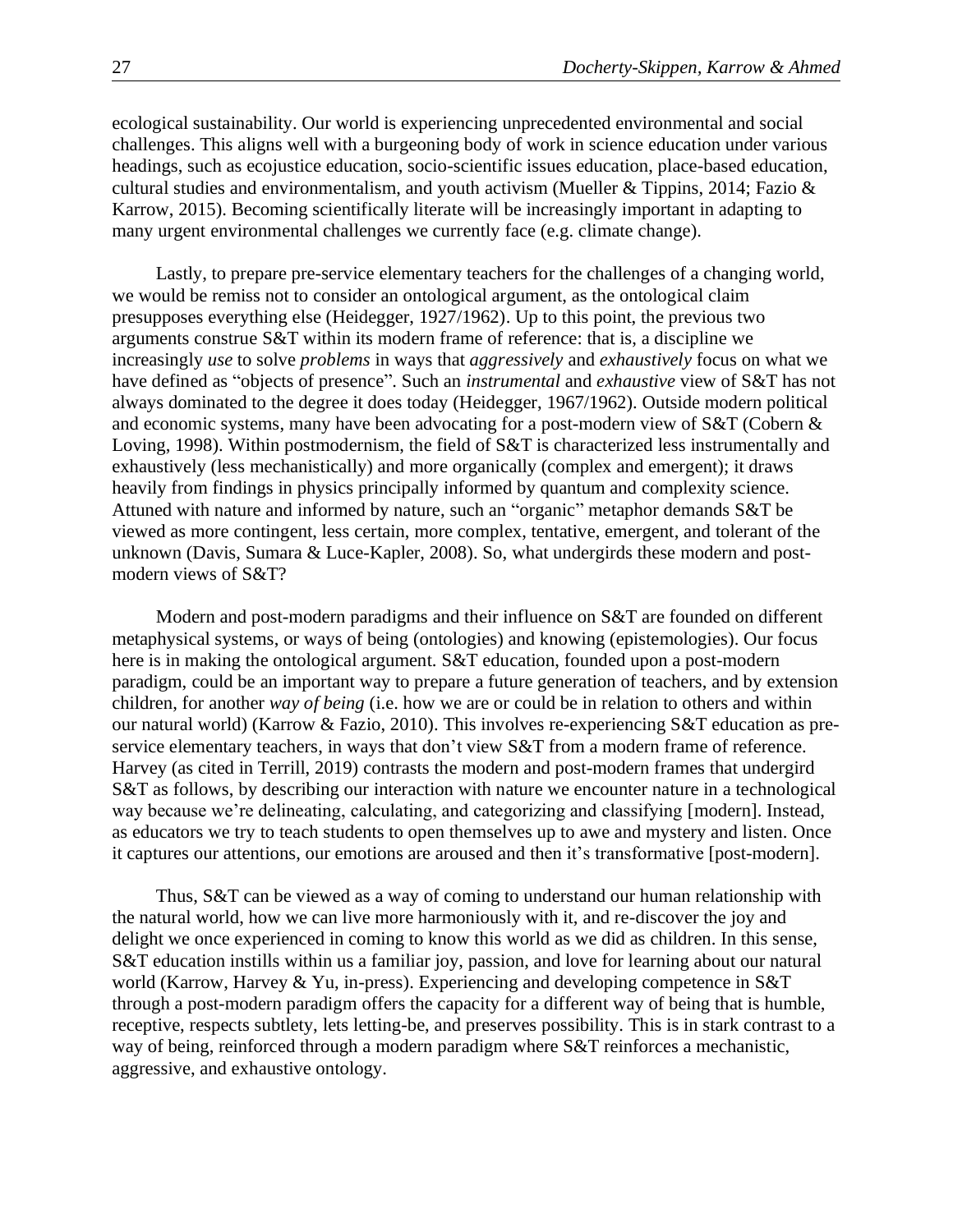For Ontario's elementary teachers to successfully carry out their responsibilities in S&T education, our pre-service teacher preparation programs are key. First, we must understand our pre-service teachers' attitudes toward teaching S&T and examine the educational experiences that influenced the development of those attitudes. Second, we need to assess the degree of confidence our pre-service teachers demonstrate towards teaching S&T. This will facilitate the ongoing development of elementary S&T education curriculum that effectively prepares teachers to meet their responsibilities.

#### **Purpose**

Given that international research has shown that early S&T education experiences influence teachers' attitudes and confidence to teach S&T, we were interested to understand how this plays out in Ontario. Specifically, we sought to understand how elementary (grades K-6) S&T education experiences with hands-on experimentation and inquiry-based learning impacts pre-service elementary teachers' attitudes and confidence to teach S&T. For this study, we defined hands-on experimentation as actively learning by doing, rather than reading, lectures, or watching videos; and we defined inquiry-based learning as a dynamic approach to learning directed by student-generated questions, ideas, challenges, and problems.

#### **Method**

A cross-sectional survey design was used to collect data from pre-service teachers enrolled in an accredited Ontario elementary S&T teacher education methods course at Brock University. Survey questions were adapted from those used by Jesky-Smith (2002) and Sen & Sari (2017). Participation was voluntary and anonymous. Informed consent was obtained through e-mail upon survey commencement. The survey, launched in the Winter of 2018, consisted of 20 questions which collected information regarding participants' elementary S&T education experiences, S&T literacy, attitudes towards S&T, and confidence to teach S&T. Fourteen questions used a 4 point Likert scale (1=strongly disagree; 2=disagree; 3=agree; 4=strongly agree). Three questions used categorical responses based on the number of S&T teacher education courses participants completed, the grade and the frequency in which participants were first taught S&T. Three questions collected textual responses regarding 1) elementary S&T education program goals, 2) participants' most memorable elementary S&T education experiences, and 3) the influence those experiences had on their attitudes toward S&T education. Anonymous responses were received over five weeks. Categorical responses were compared for significance using univariate statistical analysis (i.e., chi-square test for independence) with condensed Likert categories of strongly agree/agree and disagree/strongly disagree). A *p*-value of <0.05 was used to determine significance. Textual data was organized into themes according to word/phrase synonyms.

#### **Results**

Of the 27 pre-service elementary teachers who participated in the survey (response rate  $=$ 13%), 44% had not completed a teacher education S&T methods course prior. We also found that 56% of participants indicated their first exposure to S&T education took place from kindergarten to grade two, and 69% of participants indicated being taught S&T education at least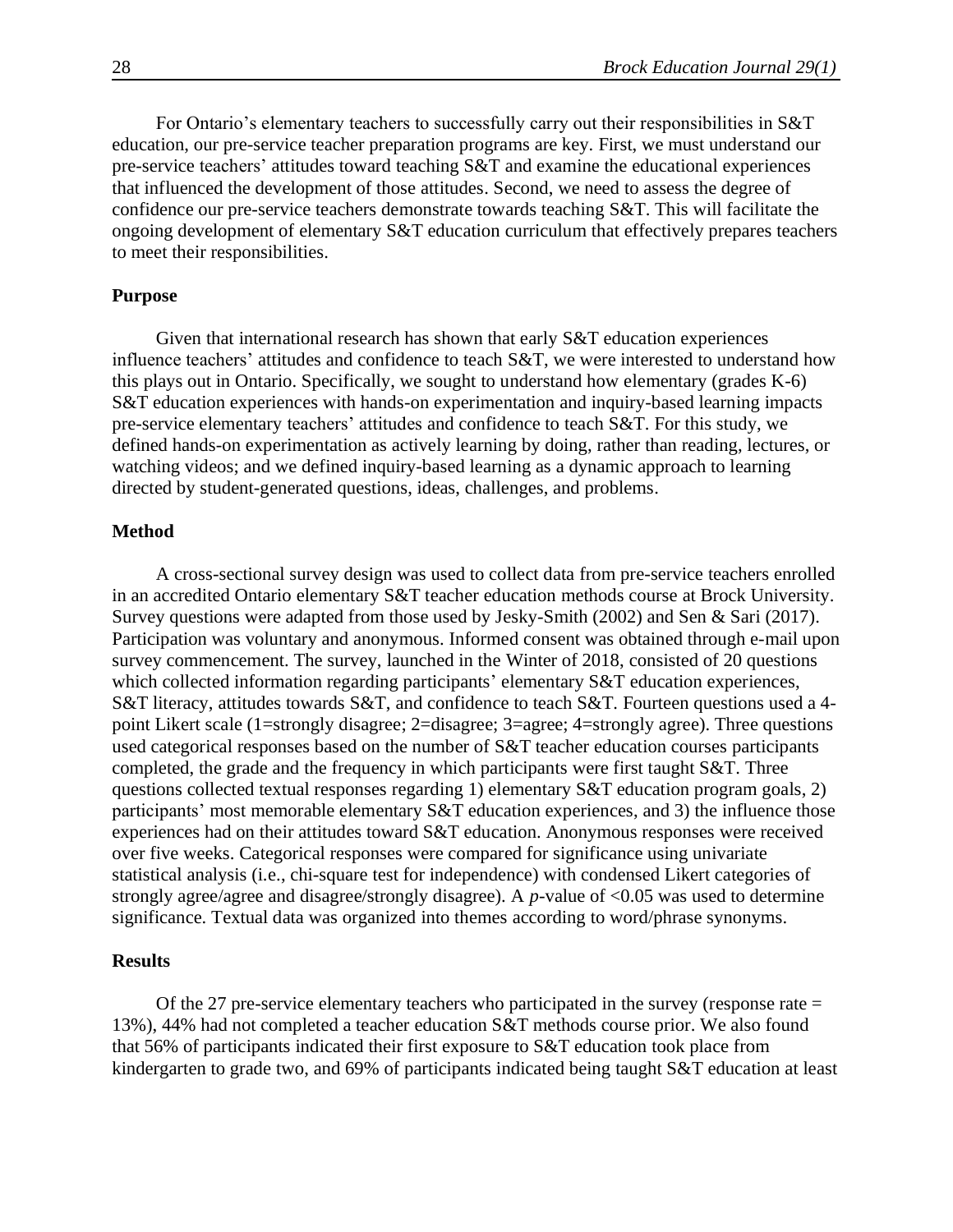two to three times a week. All participants agreed/strongly agreed that teaching S&T in elementary school was important.

Data related to attitudes towards S&T and confidence to teach S&T was analyzed across participants who were and were not taught S&T in elementary school through 1) hands-on experimentation, and 2) inquiry-based learning. In addition to being more confident to engage in S&T discussions and decision-making activities, participants who were taught S&T through hands-on experimentation demonstrated an attitude more receptive to hands-on experimentation in elementary school S&T and were statistically more confident to read, understand, and critically evaluate common S&T media reports (see figure 1). Additionally, this group was more confident to answer students' S&T questions, teach S&T through inquiry-based learning, and statistically more confident to teach S&T through hands-on learning (see figure 2). When the same variables were analyzed according to participants who were and were not taught S&T through inquiry-based learning, no statistical difference was found in attitudes or confidence to teach S&T. We examined this apparent discrepancy in the next section, and conjecture why this may be so.

When participants were asked, *"what are the goals of a good elementary S&T education program?"* (see table 1) themes drawn from the responses centered on 1) hands-on learning/exploration, 2) curiosity/discovery, 3) teaching through inquiry, and 4) encouraging students' S&T understanding. When participants were prompted, *"my most memorable experience of elementary S&T education was . . . "* almost all responses related to actively learning S&T by *doing* S&T through hands-on experimentation (creating, building, decoding, hatching, working with) or interactive learning experiences (going on field trips, a scientist in the school, science fair). Similarly, when prompted with *"my most memorable experience of elementary S&T education has influenced my feelings toward S&T education . . ."* all participants responded with thoughts that reflected their personal elementary S&T education experiences. This included: 1) hands-on experimentation/experiential learning, 2) making S&T relevant and fun using "real-world" contexts, and 3) inquiry-based learning.

#### **Discussion/Conclusions**

Although pedagogy matters in regard to the way that teachers engage students in hands-on learning and scientific inquiry (i.e. the teacher's own openness and excitement about scientific inquiry and how the teacher facilitates learning afterward), the goal of this study was to understand how pre-service elementary teachers' experiences with hands-on experimentation and inquiry-based learning during their elementary schooling impacted their attitudes towards S&T and confidence to teach S&T. Our findings were consistent with international research in this area (Riegle-Crumb, Morton, Moore, Chimonidou, Labrake & Kopp, 2015; Santau, Maerten-Rivera, Bovis & Orend, 2014; Yoon, Joung & Kim, 2012). We showed that pre-service elementary teachers had a more positive attitude towards and greater confidence to teach S&T if they were taught S&T through hands-on experimentation during their elementary education. This observed difference did not extend to those who were taught S&T through inquiry-based learning. We surmise that because inquiry-based learning is an instructional strategy used in other courses besides S&T education, (e.g., language literacy and numeracy), participants did not solely attribute inquiry-based learning to their elementary S&T education experiences (Vajoczki,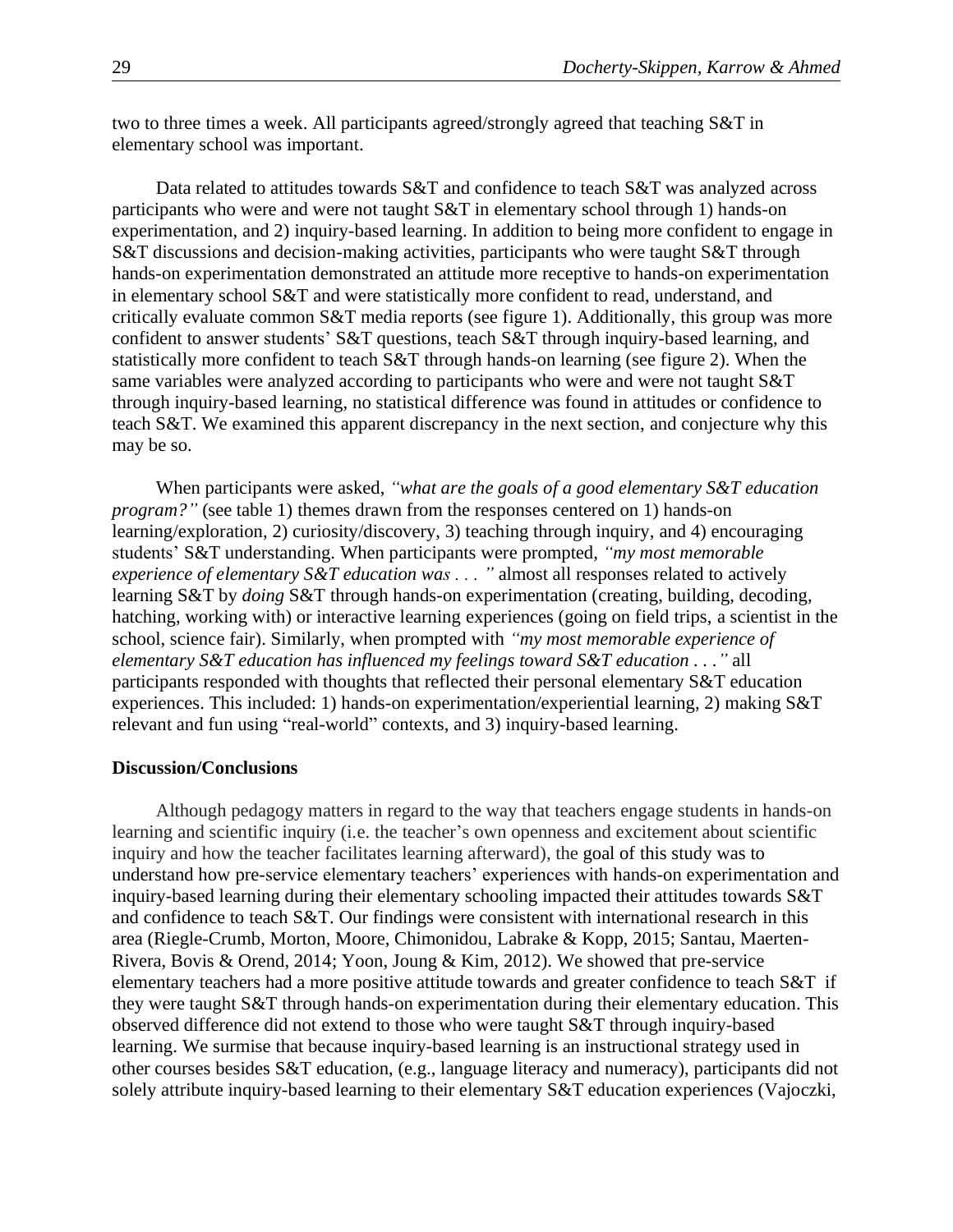Watt, Vine & Liao, 2011; Oppong-Nuako, Shore, Saunders-Stewart & Gyles, 2015). Furthermore, our narrow definition of inquiry-based learning, which we used in our survey, as a "dynamic approach to learning directed by student-generated questions, ideas, challenges, and problems" may have de-limited the responses obtained on our survey. Recognizing that inquirybased learning may occur along a spectrum framed by the degree of autonomy a student has over his/her learning relative to the degree of structure and guidance the teacher retains over this learning (i.e., directed inquiry, guided inquiry, or open inquiry), our predilection to equate inquiry-based learning directly with the "student-centered" (i.e., open inquiry) end of the continuum may have paralleled our participants' views (Colborn, 2002). Our results indicate that such student-centered inquiry-based learning did not translate directly into greater confidence with S&T teaching. This is supported by other studies, such as the one conducted by Kirschner, Sweller and Clark (2006), who were more strident in their conclusions. They stated:

After a half-century of advocacy associated with instruction using minimal guidance, it appears that there is no body of research supporting the technique. . . . Not only is unguided instruction normally less effective; there is also evidence that it may have negative results when students acquire misconceptions or incomplete or disorganized knowledge (p. 84).

After all, few S&T teachers (usually only the most accomplished and experienced) take a strictly student-centered approach to inquiry-based learning. As such, participants may not have received the level of student-centered inquiry exposure desirable to increase their teaching confidence.

Another contributing factor may have been some definitional confusion over what constitutes "hands-on experimentation" and "inquiry-based learning". While our definition for hands-on experimentation is generally well-accepted and understood by pre-service elementary teachers (Jeskey-Smith, 2002), our definition for "inquiry-based learning" is somewhat narrow and is more nuanced. What's more, there is some research to support pre-service elementary teachers' confusion over the two terms (Jeskey-Smith, 2002). We address this further under the section heading "future studies".

In almost all cases, regardless of their S&T literacy, S&T content knowledge, attitudes towards S&T, or confidence to teach S&T, pre-service teachers in our study valued learning S&T by *doing* S&T (i.e., actively participating/interacting). Their most memorable S&T elementary education experiences involved learning through hands-on experimentation, and those experiences influenced their confidence, interest, and desire to embrace hands-on experimentation as future elementary teachers.

Reasons why pre-service elementary teachers are challenged to teach S&T have largely been attributed to their lack of S&T content knowledge and confidence to teach S&T (Kazemour, 2013; 2014; Pan, 2017). From our perspective, this makes sense as most pre-service elementary teachers enter the program without having a strong science background or degree in science. Some candidates may have one or two post-secondary education science-related courses, but most have only studied science up to grade ten. Furthermore, elementary teachers are often trained as generalists who receive less S&T content knowledge in their teacher preparation programs compared to their intermediate and secondary peers. According to the Ontario College of Teachers' guidelines, primary/junior (grades K-6), teachers are not required to specialize in science education (Ontario College of Teachers 2015; 2017). In fact, there are no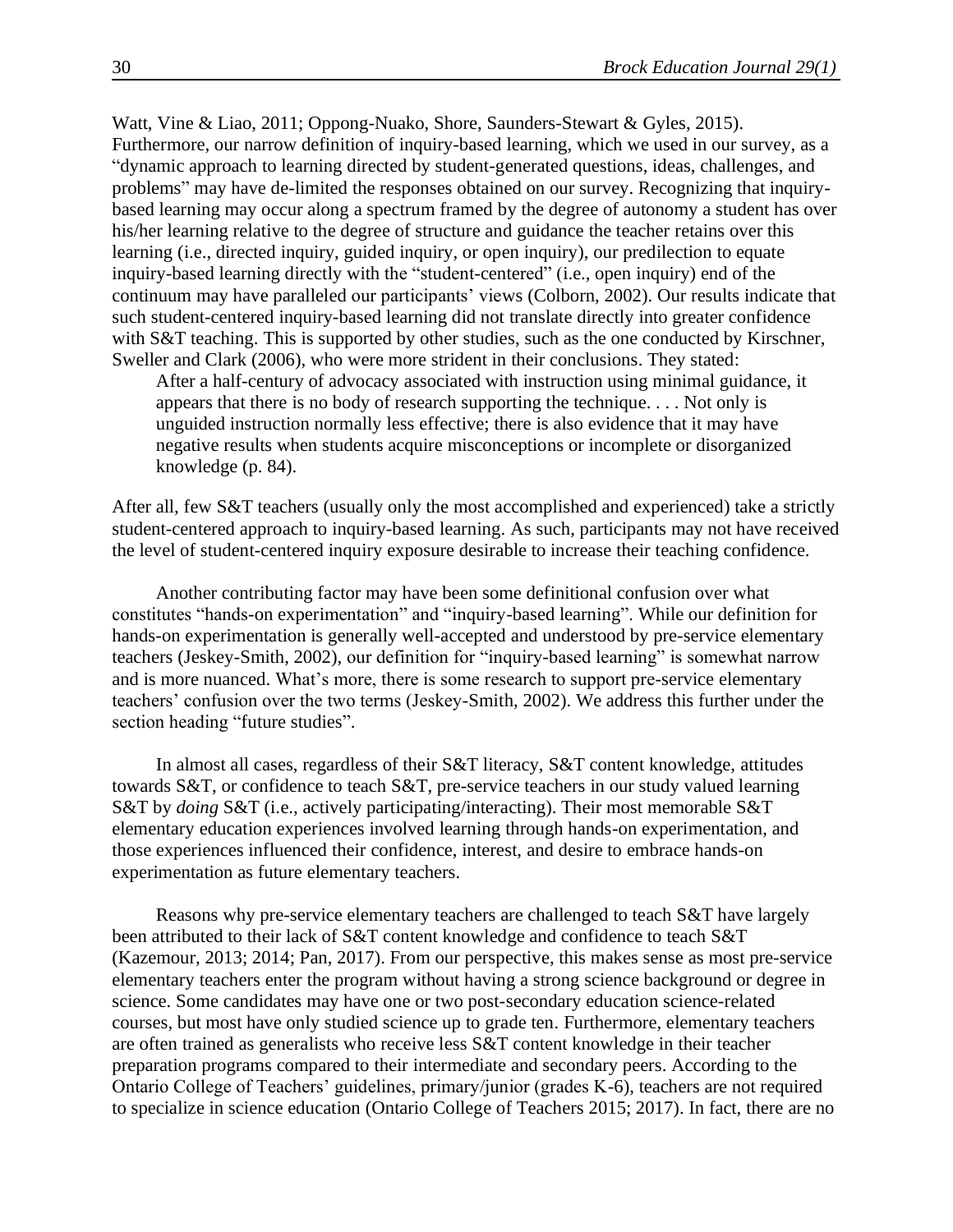specified course hour requirements for any primary/junior subject discipline as it's up to each teacher education program to determine the requirements. At the secondary level, the difference between a first and second subject teachable (courses that teachers are qualified to teach) are entrance requirements for each subject teachable based on undergraduate courses. In Brock's Teacher Education Program, primary/junior and junior/intermediate pre-service candidates take a 0.5 credit-weight (36 hours) S&T education course. In contrast, intermediate/secondary peers are required to take two 1.0 credit-weight (144 hours) S&T education courses. Although increasing the instructional time requirement for S&T content knowledge in pre-service elementary teacher education programs may seem like an apparent solution to this problem, on its own it has not proven to be a successful strategy (Skamp, 1997; Skamp & Mueller, 2001).

In fact, research suggests that how elementary teachers were first taught S&T as part of their personal elementary education experiences, directly influences their attitudes and confidence to teach S&T (Irez, 2006; Kim & Tan, 2011). From this, we wish to capitalize further as pre-service elementary teacher S&T educators by maintaining and enhancing such hands-on experimental S&T learning experiences in our courses. In addition to the descriptors frequently used by preservice elementary teachers, ("creating," "building," "decoding," "hatching," "working with," "experimenting," etc.), what is it about the nature of these hands-on experimental experiences that become internalized, recalled, embodied, and in turn, confidence instilling? In what ways might the nature of science, as contrasted through modern vs. postmodern paradigms, bear directly on elementary preservice teachers' attitudes and confidence in teaching S&T?

Additional reasons why Ontario's pre-service elementary teachers lack the confidence to teach S&T have been attributed to the effects of provincially mandated testing in language literacy and mathematics education (Fazio & Karrow, 2013). Since 1996, Ontario schools have focused on improving students' language and numeracy literacies and achievements through the Education Quality and Accountability Office's (EQAO) educational assessment initiative (EQAO, 2013). Given that many of Ontario's school funding programs have been linked to students' EQAO test scores, an unintentional but significant result of this initiative is that teachers are spending less instructional time on S&T instructions, and schools are hiring fewer qualified science teachers (Fazio & Karrow, 2013). A recent Ontario education report captured these concerns, as expressed by a grade five teacher, "I need a rationale for implementing any new science program . . . if I find that I can't connect it to my literacy or my mathematics, I may not implement it" (Fazio & Karrow, 2013, p. 4).

When teachers lack the confidence to teach S&T, they are more likely to utilize conventional teacher-centered instructional methods (transmission of information or "download of facts" onto students), rather than challenging students to develop S&T literacy competencies such as critical thinking through collaborative discourse and creative discovery (Appleton, 2003). Likewise, teachers who are scientifically and technologically literate role models (can know, do and relate science to their surrounding world) are more likely to positively influence their students' future academic achievements in S&T and their overall S&T literacy (Xie & Shauman, 2003). We argue that teaching elementary S&T through hands-on experimentation is an important strategy to foster S&T literacy. The beauty of teaching S&T through hands-on experimentation, given the right teacher guidance and direction, is that it can naturally spark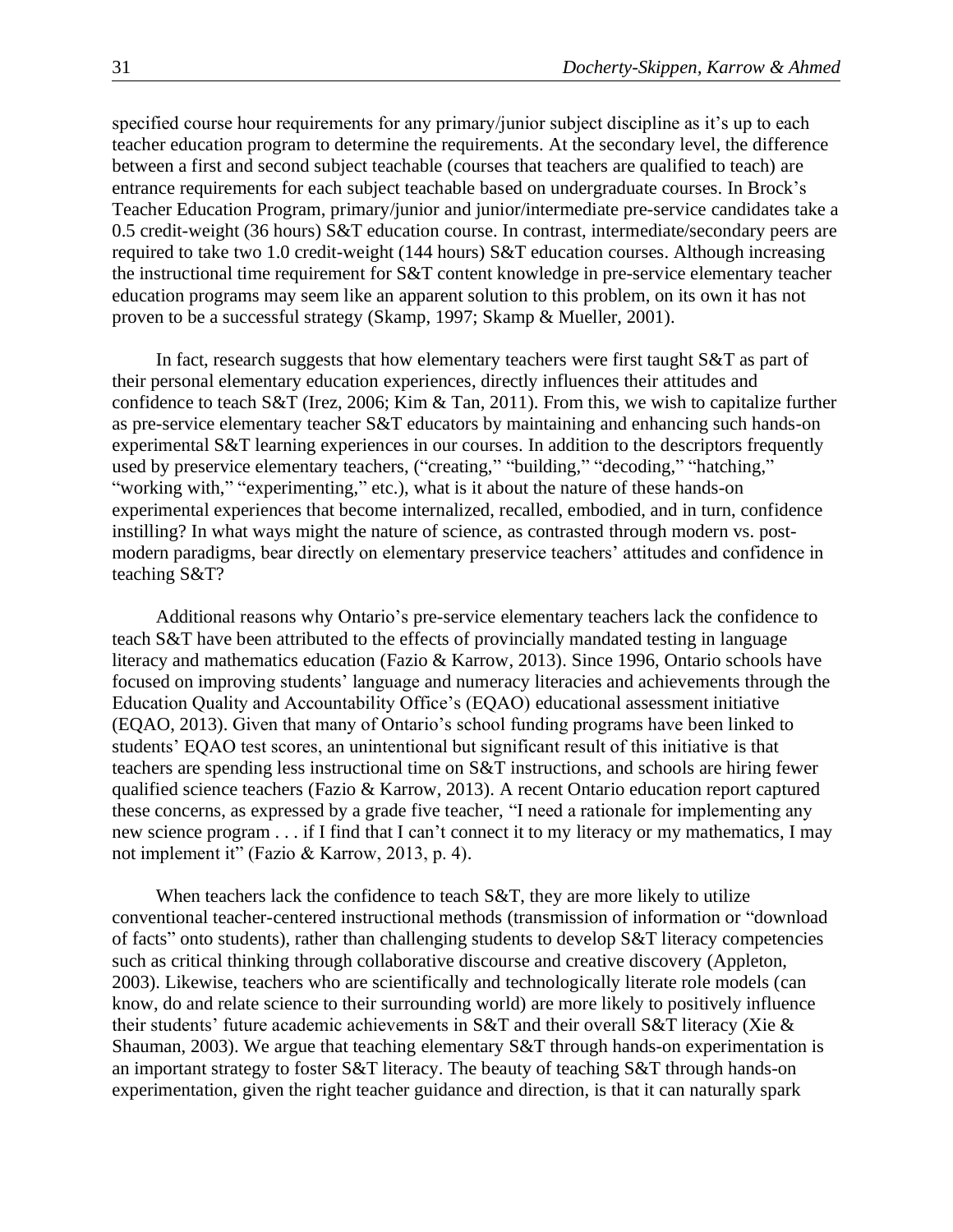students' curiosity to discover. Hands-on experimentation teaches students to use science as a way of thinking and critically evaluating information through prediction, observation, measurement, recording, classification, analysis, and reasoning (Turiman, Omar, Mohd Daud & Osman, 2012). Accordingly, we believe that pre-service elementary teacher S&T curriculum should have a strong pedagogical foundation centering on the design and delivery of hands-on experimentation that enhances S&T literacy.

#### **Future Studies**

Our study demonstrates that pre-service elementary teachers who were exposed to handson experimentation in their elementary S&T school years, exhibit a more positive attitude toward S&T and are more confident to teach S&T. Teacher education programs that currently capitalize on this co-relationship do so by incorporating hands-on experimental learning activities in their S&T courses. Graduate students interested in S&T education issues and policy-makers in the process of re-evaluating provincial science education policy should consider further research in this area. Assessment tools that measure pre-service teachers' S&T literacy, attitudes towards S&T, and confidence to teach S&T through hands-on experimentation should consider the level of pedagogical content in S&T teacher-education curriculum that centers on the design and delivery of hands-on experimentation to foster S&T literacy. What's more, it would be informative and interesting to conduct further studies on the specific nature of hands-on experimentation to understand further why such experiences are vivid and internalized by elementary preservice teachers, to the degree they develop positive attitudes about S&T, and furthermore, instill confidence in them to teach S&T. In other words: Will any "hands-on experimentation" do? Is there a particular quality about it that matters? Does the teacher's pedagogical approach make a difference? Is there something uniquely triggered within the learner? All of these questions beg further examination reflecting the highly nuanced and complex nature of the phenomenon.

Finally, in advocating for pre-service elementary teachers to experience and develop competence in S&T education, vis-a-vis "scientific literacy", we return briefly to the three arguments we previously cited: the economic, environmental, and ontological arguments underscoring the importance of scientific literacy. While the economic argument supporting S&T literacy remains strong for the foreseeable future, the environmental and ontological arguments are more tenuous. If hands-on experimentation can instill positive and long-lasting attitudes in children, so that if they become teachers they too will have the desire and confidence to replicate such hands-on experimentation with their own students, what environmental and ontological implications might this have? Perhaps there are opportunities to introduce preservice students, and by extension their own students, to hands-on experimentation that service more environmental and ontological purposes? It seems to us the key to this rests in a different yet contemporary view of the nature of science, framed by a post-modern paradigm, more complexified and organic. Given the ecological, social, and ontological urgency of this, there is important and urgent work to contribute to this growing body of literature.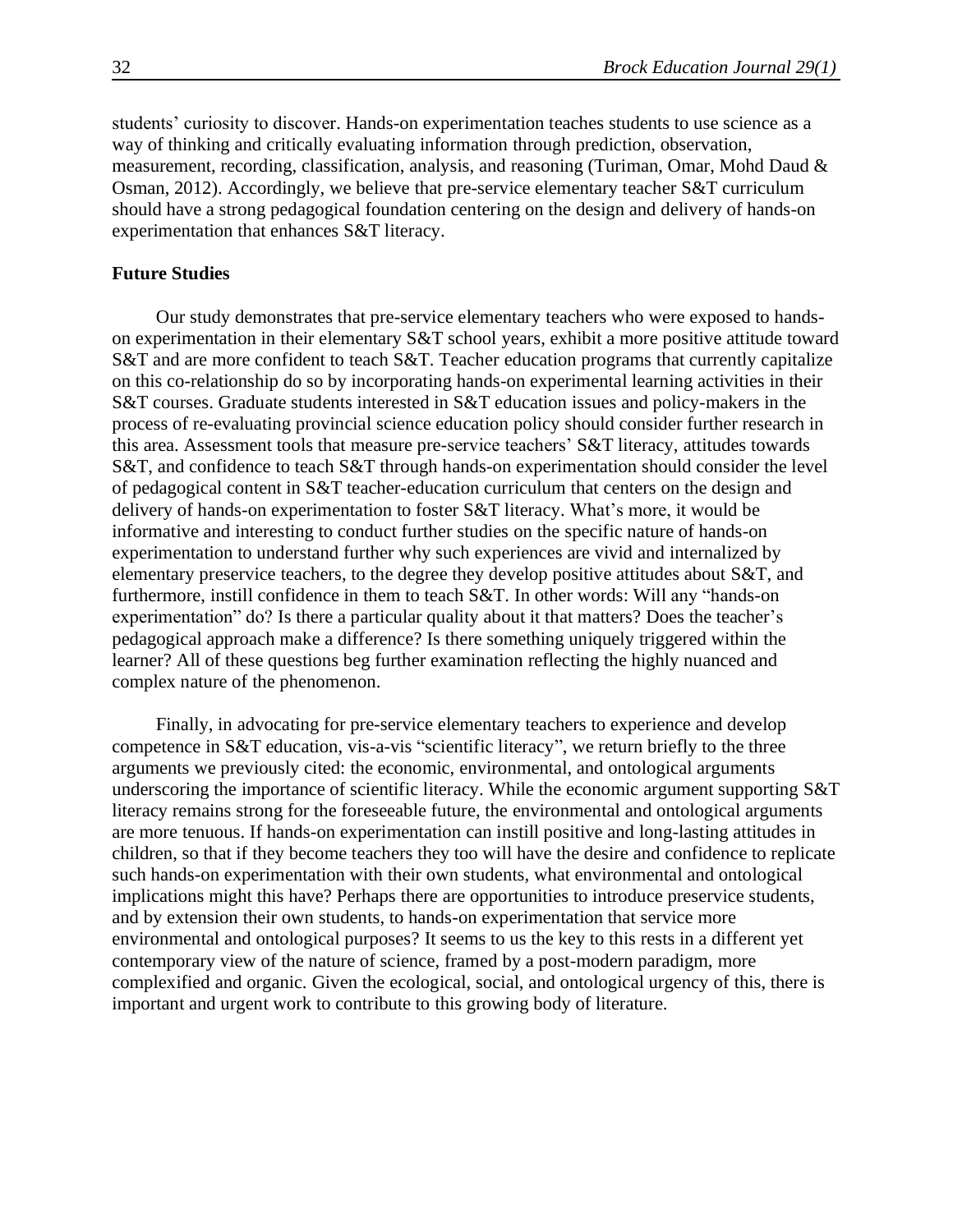#### **References**

- Al Sultan, A., Henson Jr, H., & Fadde, P. J. (2018). Pre-Service Elementary Teachers' Scientific Literacy and Self-Efficacy in Teaching Science. *IAFOR Journal of Education*, *6*(1), 25-41.
- Avraamidou, L. (2013). Prospective elementary teachers' science teaching orientations and experiences that impacted their development. *International Journal of Science Education*, *35*(10), 1698-1724.
- Colbern, W. W., & Loving, C. (1998). The card exchange: Introducing the philosophy of science. In W. F. McComas (Ed.), *The nature of science in science education.* (pp. 73-82). Netherlands: Kluwer Academic Publishing.
- Colburn, A. (2000, March). An inquiry primer. *Science Scope.* p. 42-44.
- Danielsson, A., & Warwick, P. (2014). 'All We Did was Things Like Forces and Motion…': Multiple Discourses in the development of primary science teachers. *International Journal of Science Education*, *36*(1), 103-128.
- Davis, B., Sumara, D., & Luce-Kapler, R. (2008). *Engaging minds: Changing teaching in complex times* (2nd ed.). New York, NY: Routledge.
- Education Quality and Accountability Office (EQAO). 2013. EQAO: Ontario's Provincial Assessment Program Its History and Influence / 1996 – 2012. Retrieved from: http://www.eqao.com/en/about\_eqao/about\_the\_agency/communication-docs/EQAOhistory-influence.pdf. *[Accessed March 5, 2018].*
- Fazio, X., & Karrow, D. (2013). Science takes a back seat: an unintended consequence of prioritizing literacy and numeracy achievement. *Canada Education, Ontario*, *56*(1).
- Fazio, X. & Karrow, D. (2015). The commonplaces of schooling: Citizen science. In M. Mueller and D. Tippens, (Eds.), *Ecojustice, citizen science and youth activism: Situated tensions for science education.* (pp. 179-191). Dordrecht, NLD: Springer.
- Heidegger, M. (1927/1962). *Being and time*. (Macquarrie and E. Robinson, Trans.).

New York: Harper and Row. (Original work published 1927).

- Heidegger, M. (1962/1967). *What is a thing? Modern science, metaphysics and mathematics*. (W. B. Barton, Jr., and V. Deutsch, Trans.). Chicago, IL: Henry Regnery Co. (Original work published 1962).
- Hodson, D. (2005). What is science literacy and why do we need it? Retrieved from: http://www.mun.ca/educ/faculty/mwatch/fall05/hodson.htm. *[Accessed April 13, 2019].*
- Irez, S. (2006). Are we prepared? An assessment of preservice science teacher educators' beliefs about nature of science. *Science Education*, *90*, 1113–1143.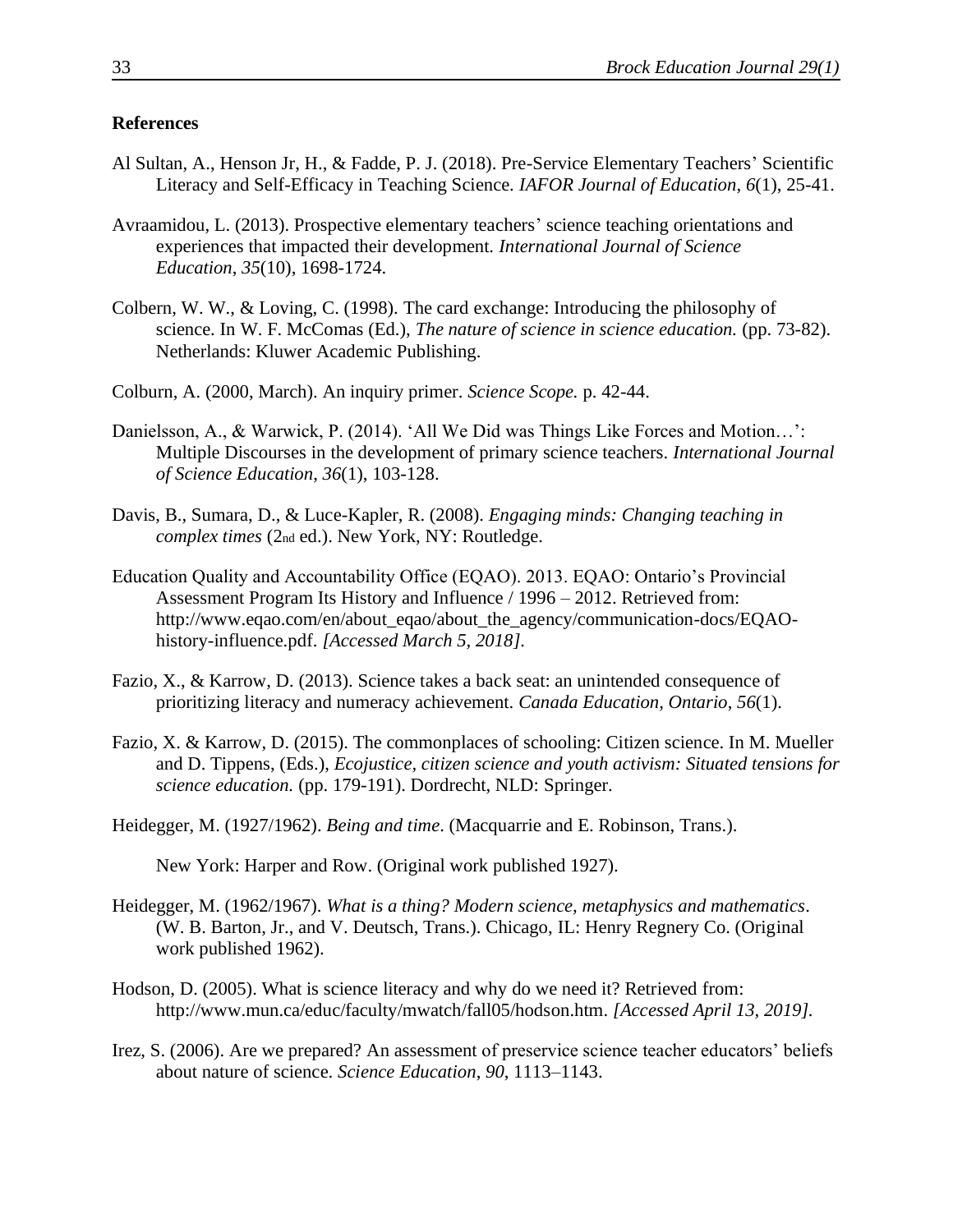- Jesky-Smith, R. (2002). Me, teach science? *Science and Children*, *39*(6), 26. Retrieved from: https://search.proquest.com/openview/f2a2cd82beca1dbc4f9609b0e58eaaa6/1?pqorigsite=gscholar&cbl=41736. *[Accessed Jan 16, 2018].*
- Karrow, D., & Fazio. X. (2010). Educating-within-place: Care, citizen science and ecojustice. In D. Tippens, M. Mueller, M. van Eijck and J. Adams (Eds.), *Cultural studies and environmentalism: The confluence of ecojustice, place-based (science) education, and indigenous knowledge systems*. (pp. 193-214). Dordrecht, NLD: Springer.
- Karrow, D., Harvey, S., & Yu, J. (2019). Social theory's nod to Heidegger: Contributions of phenomenological ontology to teacher education research. In K. Nolan and J. Tupper (Eds.), *Beyond the technical-rational: Drawing on social theory for teacher education research*. (pp. 243-262). New York, NY: Bloomsbury.
- Kazempour, M. (2013). The interrelationship of science experiences, beliefs, attitudes, and selfefficacy: A case study of a pre-service teacher with positive science attitude and high science teaching self-efficacy. *European Journal of Science and Mathematics Education*, *1*(3), 106-124.
- *Kazempour, M. (2014). I Can't Teach Science! A Case Study of an Elementary Pre-Service Teacher's Intersection of Science Experiences, Beliefs, Attitude, and Self-Efficacy. International Journal of Environmental and Science Education*, *9*(1), 77-96.
- Kim, M., & Tan, A. L. (2011). Rethinking difficulties of teaching inquiry-based practical work: stories from elementary pre‐service teachers. *International Journal of Science Education*, *33*(4), 465-486.
- Kirschner, P. A., Sweller, J., & Clark, R. E. (2006). Why minimal guidance during instruction does not work: An analysis of the failure of constructivist, discovery, problem-based, experiential, and inquiry-based teaching. *Educational Psychologist, 4*(2), 75-86.
- Mueller, M. & Tippens, D. (Eds.). (2014). *Ecojustice, citizen science and youth activism: Situated tensions for science education.* Dordrecht, NLD: Springer.
- Ministry of Education. (2007). The Ontario Curriculum Grades 1-8, Science and Technology. Retrieved from: http://www.edu.gov.on.ca/eng/curriculum/elementary/scientec18currb.pdf. *[Accessed January 18, 2018].*
- Ontario College of Teachers. (2015). Registration guide requirements for becoming a teacher of
general education in Ontario including multi-session programs. Toronto, ON: Ontario College of Teachers. Retrieved from: https://www.oct.ca/- /media/PDF/Requirements%20General%20Education%20Teacher/EN/general\_education\_t eacher\_e.pdf. *[Accessed on July 20, 2018].*
- Ontario College of Teachers (2017.). Accreditation resource guide. Toronto, ON: Ontario College of Teachers. Retrieved from: https://www.oct.ca/- /media/PDF/Accreditation%20Resource%20Guide/Accreditation\_Resource\_Guide\_EN\_W EB.pdf. *[Accessed on July 20, 2018].*